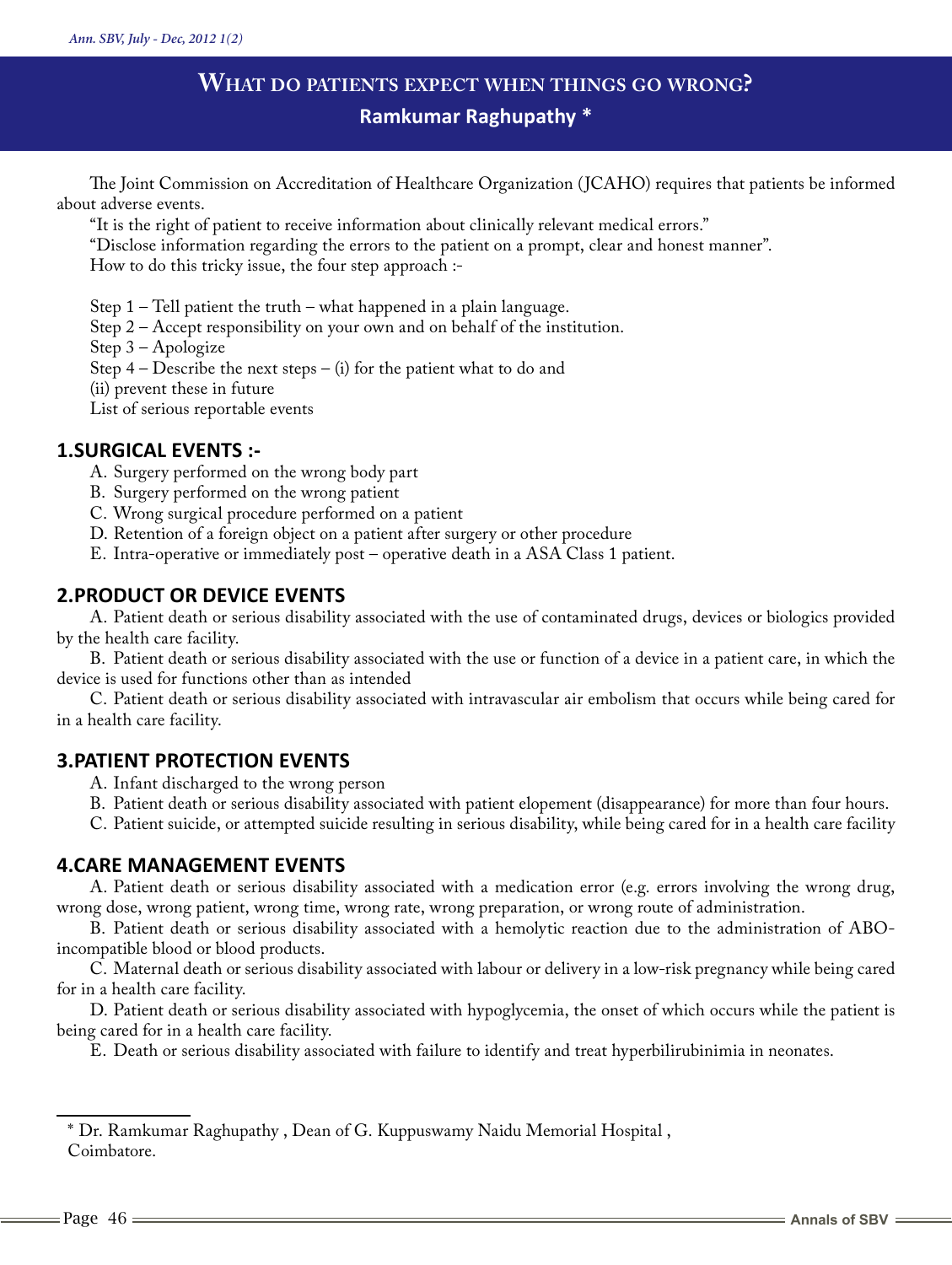F. Stage 3 or 4 pressure ulcers acquired after admission to a healthcare facility.

G. Patient death or serious disability due to spinal manipulative therapy

#### **5.ENVIRONMENTAL EVENTS**

A. Patient death or serious disability associated with an electric shock while being cared for in a health care facility.

B. Any incident in which a line designated for oxygen or other gas to be delivered to a patient contains the wrong gas or is contaminated by toxic substances.

C. Patient death or serious disability associated with a burn incurred from any source while being cared for in a health care facility.

D. Patient death associated with a fall while being cared for in a health care facility.

E. Patient death or serious disability associated with the use of restraints or bedrails while being cared for in a health care facility.

#### **6.CRIMINAL EVENTS**

A. Any instance of care ordered by or provided by someone impersonating a physician, nurse, pharmacist, or other licensed health care provider.

B. Abduction of a patient of any age.

C. Sexual assault on a patient within or on the grounds of the health care facility.

D. Death or significant injury of a patient or staff member resulting from a physical assault (i.e. battery) that occurs within or on the grounds of the healthcare facility.

Event means a discrete, auditable and clearly defined occurrence.

Adverse describes a negative consequence of care that results in unintended injury or illness, which may or may not have been preventable.

Adverse event range is -> extra day stay

-> Missing a dose of medicine

Unintended medical errors are a big threat to patient safety.

Health Care errors resulting in patient harm are a leading cause of morbidity and mortality although there is no national reporting of such occurrences.

WHO says – 1 in 10 hospitals has adverse event

- 1 in 300 admissions has death

In 1999, in USA,

44,000 to 98,000 per year die of medical errors.

Indian statistics shows only a few in –

AIIMS, New Delhi

Rajiv Gandhi Institute of Med. Sciences, Karnataka

CMC, Vellore

The Institute of Medicine (IOM) recommended that healthcare errors and adverse events be reported in a systematic manner. This systematic reporting to be shared with the other states and will be beneficial for the patient safety. These reports are generated electronically and issued quarterly and annually.

Also,

- • Newsletters
- • Video and Teleconferencing
- Regional and local conferences
- Individual exchange
- • Patient Safety Net (PSN)
- • Online system for analysis
	- Automation

Intimation to concerned person

Root cause analysis

Lessons learned

Lessons applied

On a similar basis, national institute of patient safety – by AIIMS was found a year ago.

• HOW